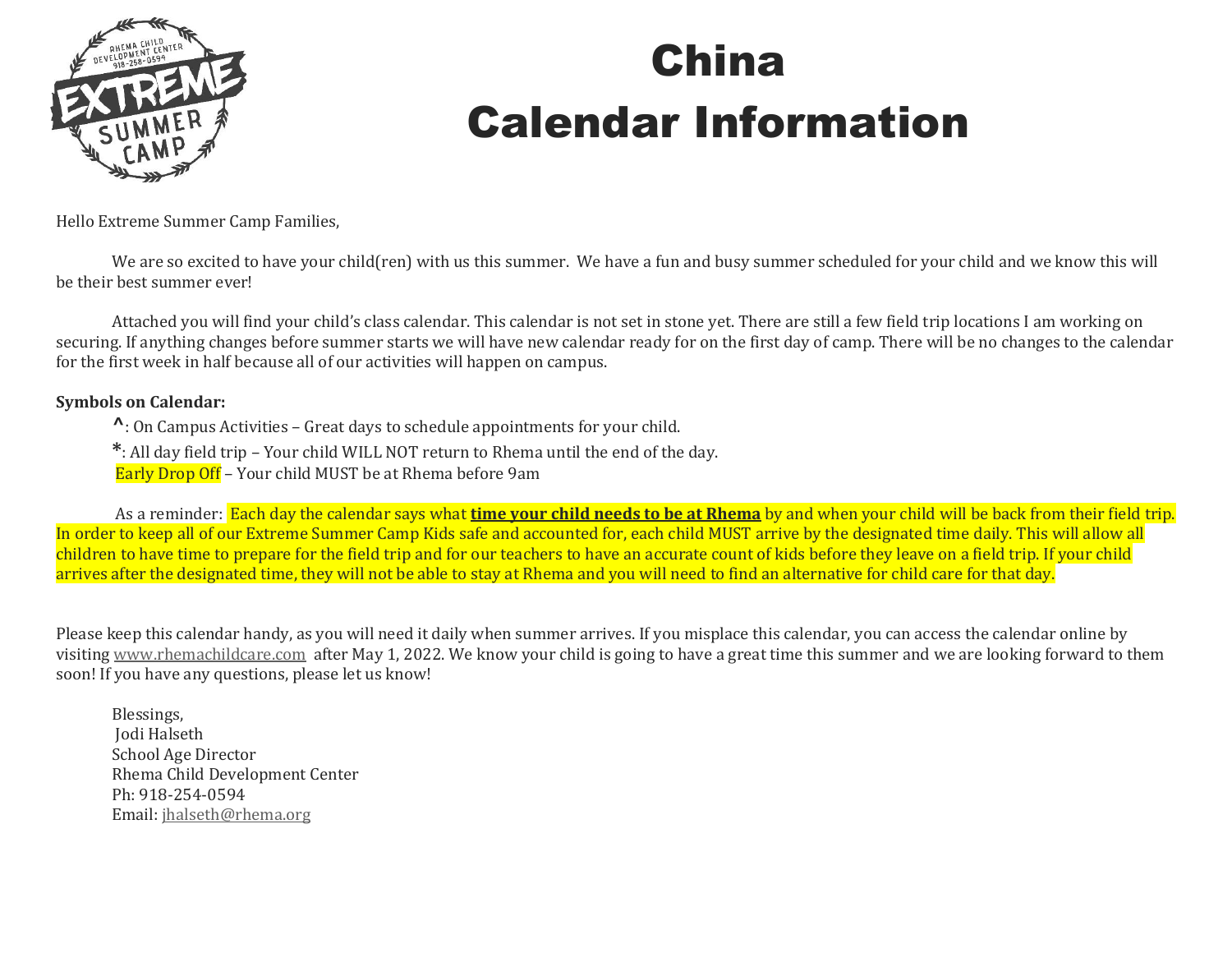

# **RCDC Extreme Summer Camp China| 5th Grade May 2022**

| Sunday | Monday                                      | Tuesday                                                                                               | Wednesday                                                             | Thursday                                                                           | Friday                                                                    | Saturday |
|--------|---------------------------------------------|-------------------------------------------------------------------------------------------------------|-----------------------------------------------------------------------|------------------------------------------------------------------------------------|---------------------------------------------------------------------------|----------|
| 22     | 23                                          | 24                                                                                                    | 25                                                                    | 26                                                                                 | Fun Friday 27                                                             | 28       |
|        | ^Welcome &<br>Get to Know<br>you Games      | <b>^Team Building</b><br>Activities<br>9:30-11:30am<br>^Freckles Treat<br>Trailer<br>1:30-2:30pm      | ^Tie Dye<br>9:30-11:30am<br>^Classroom<br>Explorations<br>1:30-2:30pm | ^NRC: Roller<br><b>Skating</b><br>9:00-11:30am<br>^NRC: Inflatables<br>1:00-3:30pm | ^Rhema Tour<br>9:30-11:30am<br>^Movie: A<br>Dolphin's Tale<br>1:00-3:30pm |          |
| 29     | 30                                          | 31                                                                                                    |                                                                       |                                                                                    |                                                                           |          |
|        | <b>CLOSED for</b><br><b>Memorial</b><br>Day | ^Summer Camp<br>Orientation<br>9:30-11:30am<br>^Classroom Room<br><b>Rules Setting</b><br>1:00-3:00pm |                                                                       |                                                                                    |                                                                           |          |

**Symbols on Calendar:** 

**^**: On Campus Activities – Great days to schedule appointments for your child.

**\***: All day field trip – Your child WILL NOT return to Rhema until the end of the day.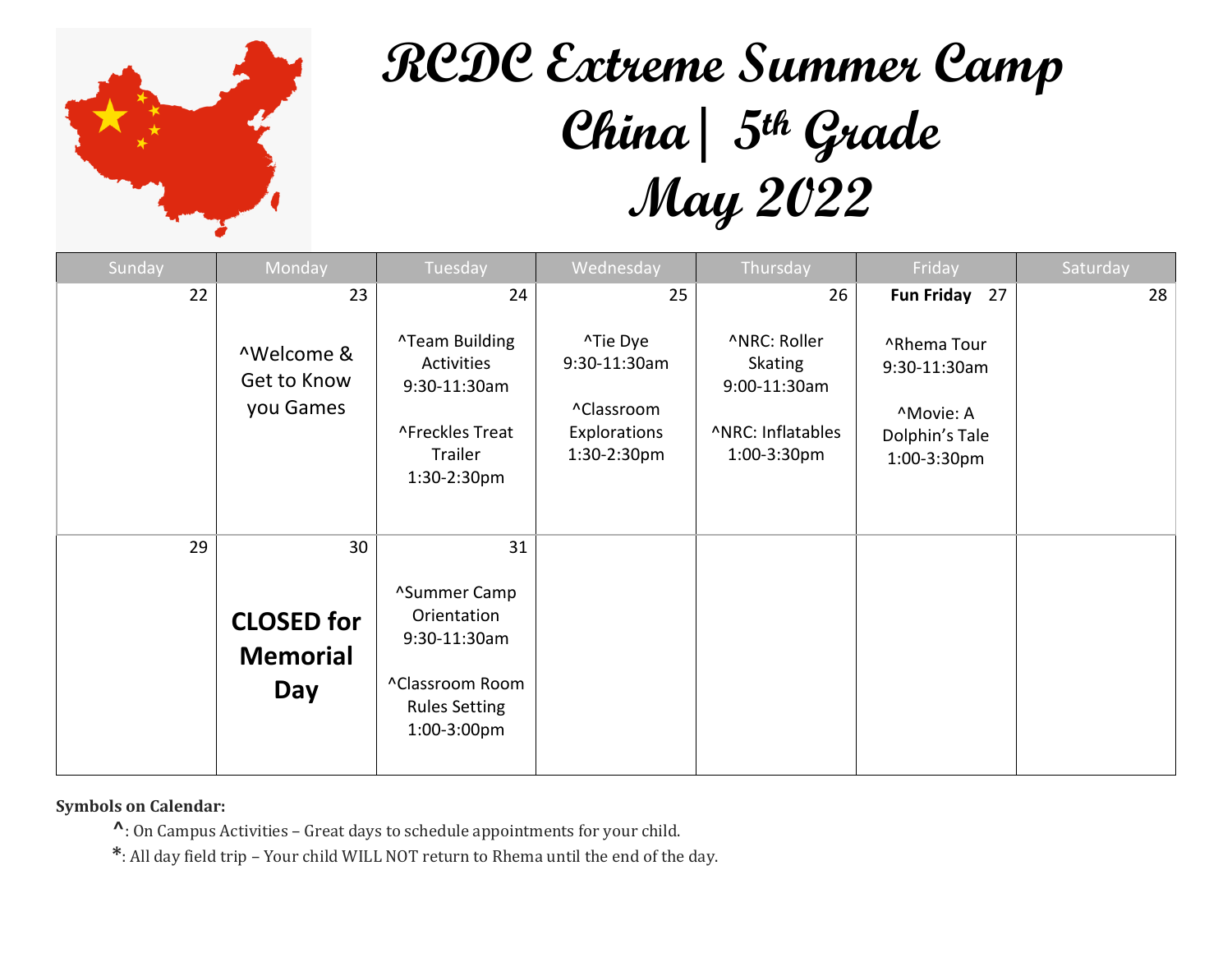

#### **RCDC Extreme Summer Camp China: 6/7th Grade June 2022**



| Sun | <b>Mon</b>                                                                                                                                    | <b>Tue</b>                                                                                        | <b>Wed</b>                                                                                                     | <b>Thu</b>                                                                                                           | Fri                                                                                                                                | Sat            |
|-----|-----------------------------------------------------------------------------------------------------------------------------------------------|---------------------------------------------------------------------------------------------------|----------------------------------------------------------------------------------------------------------------|----------------------------------------------------------------------------------------------------------------------|------------------------------------------------------------------------------------------------------------------------------------|----------------|
|     |                                                                                                                                               |                                                                                                   | $\mathbf{1}$<br>Leisure Park Splash Pad<br>9:00-12:00pm<br>Life Time Fitness: Rock<br>Climbing<br>12:30-4:00pm | $\overline{2}$<br><b>Tulsa Zoo</b><br>8:00am-3:00pm                                                                  | Fun Friday 3<br>^Dino Games and Dance<br>Party<br>9:30-12:00pm<br>^Movie: A Dolphin's Tale 2<br>1:00-3:30pm                        | $\overline{4}$ |
| 5   | 6<br>^Cooking & Baking<br>Classes<br>9:00-11:00am<br>^Class Country<br>Introduction<br>1:00-3:00pm                                            | $\overline{7}$<br>^Cooking & Baking<br><b>Classes</b><br>9:00-11:00am<br>Sky Zone<br>12:30-3:30pm | 8<br>^Cooking & Baking<br>Classes<br>9:00-11:00am<br>Seiling Park & Splash<br>Pad<br>12:30-3:30pm              | 9<br>^Cooking & Baking<br><b>Classes</b><br>9:00-11:00am<br>Andy B's<br>12:30-4:00pm                                 | Fun Friday 10<br>^Cooking & Baking Classes<br>9:00-11:00am<br>^Movie: Boss Baby<br>1:00-3:30pm                                     | 11             |
| 12  | 13<br>^Character Building<br>Assembly<br>9:30-11:00am<br>^Character Building &<br><b>Class Country Activities</b><br>1:00-3:00pm              | 14<br>Georgia's Art Studio<br>9:00-11:30am<br>Aim High Academy<br>12:30-3:00pm                    | 15<br>Bentley Splash Pad &<br>Park<br>9:00-12:00pm<br>^Not Your Grandma's<br>Cupcakes<br>1:30-3:00pm           | 16<br>*Fort Gibson<br><b>Historic Site</b><br>$9:00-2:30$ pm                                                         | Fun Friday 17<br>PAJAMA DAY!!!!!<br>^ Birthday Bash<br>9:00-11:30am<br>^Movie: Boss Baby:<br><b>Family Business</b><br>1:00-3:30pm | 18             |
| 19  | 20<br>^Character Building<br>Assembly & Activities<br>9:30-11:30am<br>^Character Building &<br><b>Class Country Activities</b><br>1:00-3:00pm | 21<br>*BA History Museum<br>9:00-11:30am<br>*Chuck-E Cheese<br>12:00-3:30pm                       | 22<br>^Water Inflatables<br>9:30-11:00am<br>^Crooked Oak Studios<br>$1:15-300$ pm                              | 23<br>Ink's Shaved Ice<br>9:45-11:30am<br>Ahha Tulsa<br>12:30-4:00pm                                                 | Fun Friday 24<br>^Chill Day<br>9:00-11:30am<br>^Movie: Encanto<br>1:00-3:00pm                                                      | 25             |
| 26  | $\overline{27}$<br>New Orleans Square:<br><b>Movie Theater</b><br>8:30-12:30pm<br>^Character Building<br>Assembly<br>1:00-3:00pm              | 28<br>Go Ballistic<br>8:30-12:00pm<br>Ok Aquarium<br>12:30-4:00pm                                 | 29<br>Jackson Park Splash Pad<br>9:00-11:30am<br>^Go Stuffed<br>1:30-3:00pm                                    | 30<br>^Character Building &<br><b>Class Country Activities</b><br>9:00-12:30pm<br>The Succulent Shop<br>12:30-3:30pm |                                                                                                                                    |                |

**Symbols on Calendar: ^**: On Campus Activities | **\***: All day field trip | Early Drop Off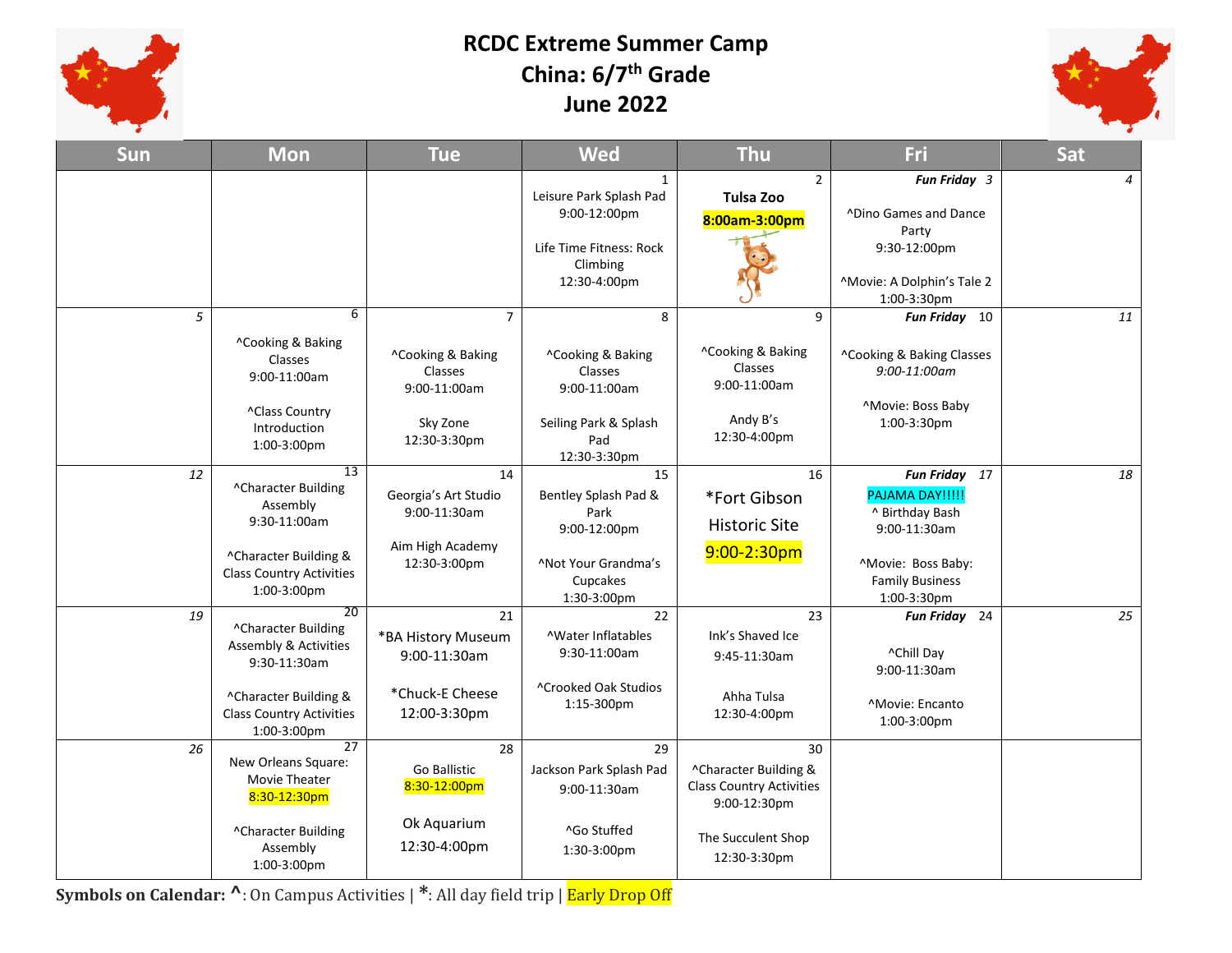

### **RCDC Extreme Summer Camp China: 6/7th Grade July 2022**



| Sun                                                            | Mon                                                                                                                              | <b>Tue</b>                                                                       | Wed                                                                                       | Thu                                                                                        | Fri                                                                                                     | Sat            |
|----------------------------------------------------------------|----------------------------------------------------------------------------------------------------------------------------------|----------------------------------------------------------------------------------|-------------------------------------------------------------------------------------------|--------------------------------------------------------------------------------------------|---------------------------------------------------------------------------------------------------------|----------------|
|                                                                |                                                                                                                                  |                                                                                  |                                                                                           |                                                                                            | Fun Friday 1<br><b>^Trading Post</b><br>10:30-11:00am<br><sup>^</sup> Olympic Games Prep<br>1:00-3:00pm | $\overline{2}$ |
| 3<br>ON CAMPUS ALL<br><b>WEEK!</b> Wear Tennis<br><b>Shoes</b> | 4<br><b>Closed for</b><br>Independence<br>Day!                                                                                   | 5<br><b>^Olympic Games</b><br>Opening Ceremony &<br>Games<br>9:30-3:00pm         | 6<br><b>^Olympic Water Games</b><br>9:30-3:00pm<br>^Freckles Treat Trailer<br>1:30-2:00pm | $\overline{7}$<br><sup>^</sup> Olympic Games<br>9:30-3:00pm                                | Fun Friday 8<br>^Olympic Closing<br>Ceremony<br>9:00-11:30am<br>^Movie: Sing<br>1:00-3:00pm             | 9              |
| 10                                                             | 11<br>^Character Building<br>Assembly<br>9:30-11:00am<br>^Character Building &<br><b>Class Country Activities</b><br>1:00-3:00pm | 12<br>Oiler's Ice Rink<br>8:15-12:00pm<br>^Freckles Treat Trailer<br>1:30-3:30pm | 13<br>Bentley Park Splash Pad<br>9:00-12:00pm<br>^Animal Encounter<br>1:30-3:00pm         | 14<br>* Honor Heights Park<br>10:30-1:00pm<br>* 5 Civilized Tribe<br>Museum<br>1:00-4:00pm | Fun Friday 15<br>Chill Day<br>9:30-11:30am<br>Movie: Sing 2<br>1:30-3:00pm                              | 16             |
| 17                                                             | 18<br>^Character Building<br>Assembly<br>9:30-11:00am<br>^Character Building &<br><b>Class Country Activities</b><br>1:00-3:00pm | 19<br>*Urban Air<br>9:00-3:00pm                                                  | 20<br>*Wheels & Thrills<br>8:00-11:30am<br>*Seiling Park Splash Pad<br>11:30-3:30pm       | 21<br>All Sports Mini Golf<br>9:00-11:30am<br>^NRC Roller Skating<br>1:00-3:30pm           | Fun Friday 22<br>^Christmas In July<br>Pajama Day                                                       | 23             |
| 24                                                             | 25<br>^Character Building<br>Assembly<br>9:30-11:00am<br>^Character Building &<br><b>Class Country Activities</b><br>1:00-3:00pm | 26<br>*Jasmine Moran<br>Museum<br>$7:30 - 5:00pm$                                | 27<br>Hunter Park Splash Pad<br>9:00-12:00pm<br>Braum's Ice Cream<br>12:30-3:30pm         | 28<br>*Main Event<br>10:00-4:00pm                                                          | Fun Friday 29<br>^Chill Day<br>9:00-11:30am<br><sup>^</sup> Movie: Ron Gone<br>Wrong<br>1:00-3:00pm     | 30             |

**Symbols on Calendar: ^**: On Campus Activities | **\***: All day field trip | Early Drop Off